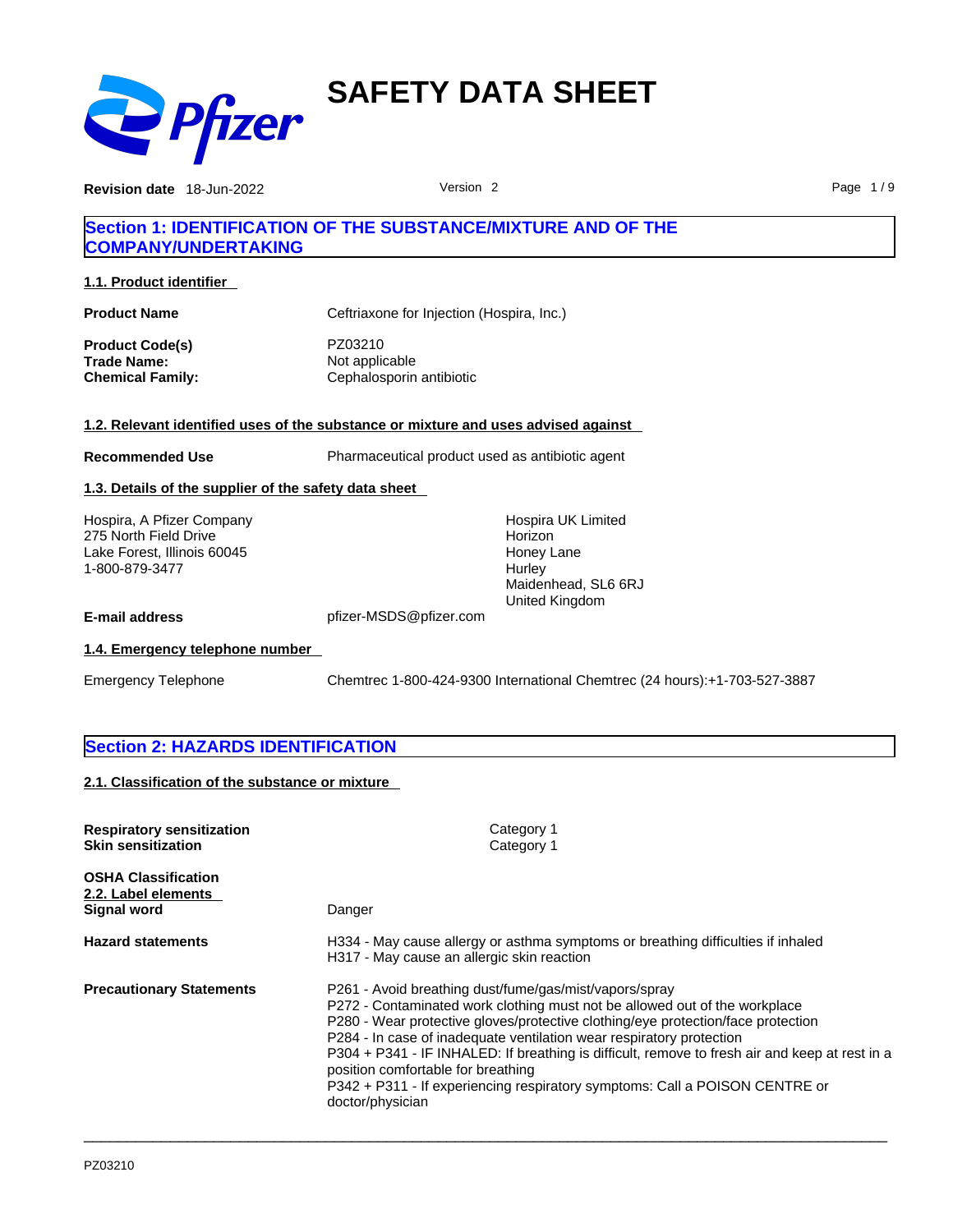\_\_\_\_\_\_\_\_\_\_\_\_\_\_\_\_\_\_\_\_\_\_\_\_\_\_\_\_\_\_\_\_\_\_\_\_\_\_\_\_\_\_\_\_\_\_\_\_\_\_\_\_\_\_\_\_\_\_\_\_\_\_\_\_\_\_\_\_\_\_\_\_\_\_\_\_\_\_\_\_\_\_\_\_\_\_\_\_\_\_\_\_\_ Product Name Ceftriaxone for Injection (Hospira, Inc.) Page 2 / 9 Revision date 18-Jun-2022 Version 2

P302+ P352 - IF ON SKIN: Wash with plenty of soap and water P333 + P313 - If skin irritation or rash occurs: Get medical advice/attention P362 + P364 - Take off contaminated clothing and wash it before reuse P501 - Dispose of contents/container in accordance with all local and national regulations



**Other hazards** An Occupational Exposure Value has been established for one or more of the ingredients (see Section 8).

**Note:** This document has been prepared in accordance with standards for workplace safety, which require the inclusion of all known hazards of the active substance or its intermediates regardless of the potential risk. The precautionary statements and warnings included may not apply in all cases. Your needs may vary depending upon the potential for exposure in your workplace.

# **Section 3: COMPOSITION/INFORMATION ON INGREDIENTS**

# **3.1 Substances**

**Hazardous** 

| Chemical name                                    | Weight-% | <b>REACH</b><br>Registration<br>Number | EC No     | Classification<br>according to<br>Regulation<br>(EC) No.<br>1272/2008<br><b>ICLP1</b> | Specific<br>concentration<br>limit (SCL) | M-Factor             | M-Factor<br>(long-term) |
|--------------------------------------------------|----------|----------------------------------------|-----------|---------------------------------------------------------------------------------------|------------------------------------------|----------------------|-------------------------|
| Ceftriaxone sodium<br>$(CAS \#$ :<br>74578-69-1) | 100      |                                        | 277-930-0 | Resp. Sens. 1<br>(H334)<br>Skin Sens. 1<br>(H317)                                     | Not Listed                               | No data<br>available | No data<br>available    |

# **Full text of H- and EUH-phrases: see section 16**

# *Acute Toxicity Estimate*

*No information available* 

| Chemical name                    | Oral LD50 | Dermal LD50       | I Inhalation LC50 - 4   Inhalation LC50 - 4   Inhalation LC50 - 4  <br>hour - dust/mist -<br>mq/L | hour - vapor - mg/L | hour - gas - ppm  |
|----------------------------------|-----------|-------------------|---------------------------------------------------------------------------------------------------|---------------------|-------------------|
| Ceftriaxone sodium<br>74578-69-1 | 10000     | No data available | No data available                                                                                 | No data available   | No data available |

 $\_$  ,  $\_$  ,  $\_$  ,  $\_$  ,  $\_$  ,  $\_$  ,  $\_$  ,  $\_$  ,  $\_$  ,  $\_$  ,  $\_$  ,  $\_$  ,  $\_$  ,  $\_$  ,  $\_$  ,  $\_$  ,  $\_$  ,  $\_$  ,  $\_$  ,  $\_$  ,  $\_$  ,  $\_$  ,  $\_$  ,  $\_$  ,  $\_$  ,  $\_$  ,  $\_$  ,  $\_$  ,  $\_$  ,  $\_$  ,  $\_$  ,  $\_$  ,  $\_$  ,  $\_$  ,  $\_$  ,  $\_$  ,  $\_$  ,

Additional information **Ingredient(s)** indicated as hazardous have been assessed under standards for workplace safety.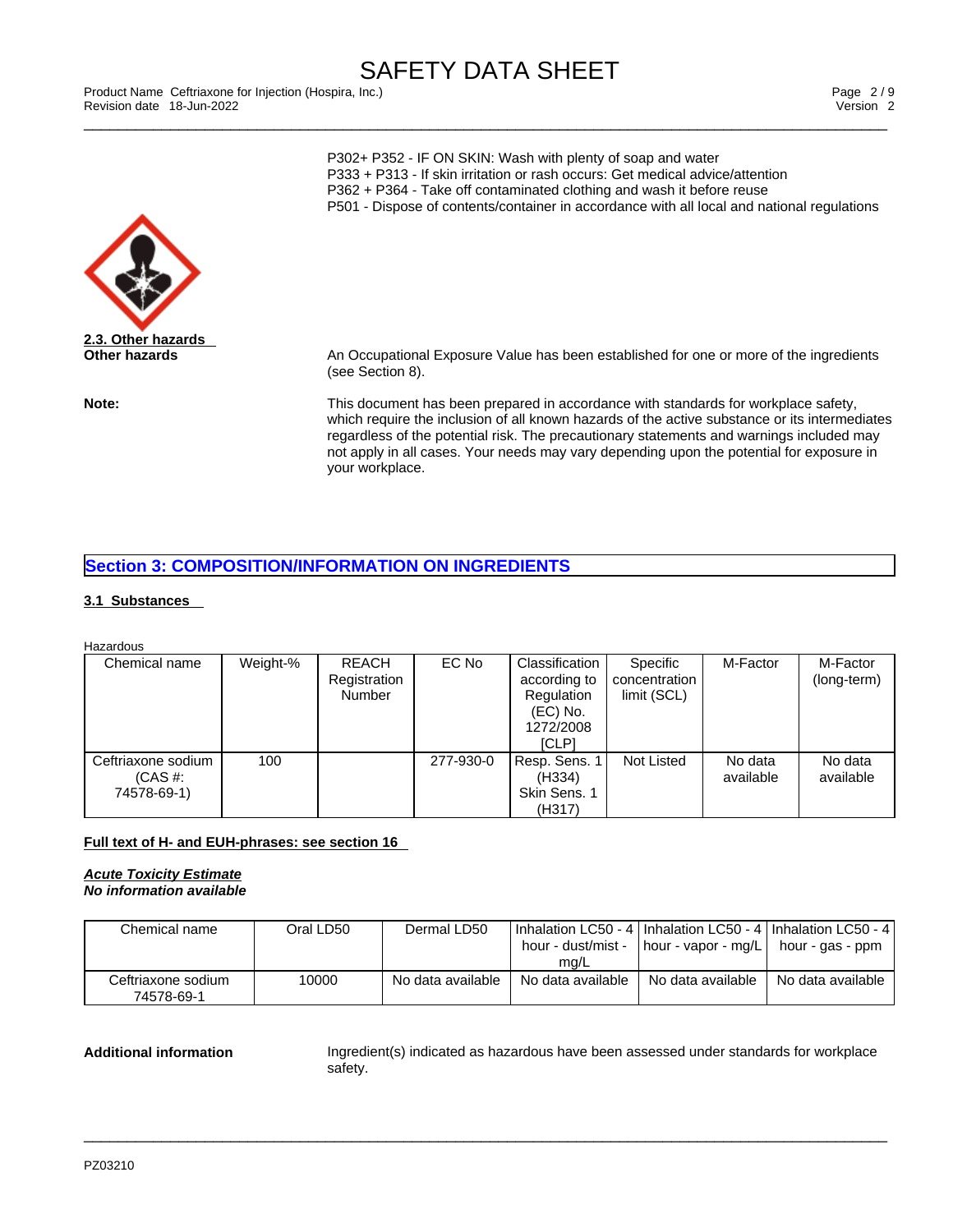# **Section 4: FIRST AID MEASURES**

# **4.1. Description of first aid measures**

| <b>Inhalation</b>                                                | Remove to fresh air. Seek immediate medical attention/advice.                                                                                                                                                                                     |
|------------------------------------------------------------------|---------------------------------------------------------------------------------------------------------------------------------------------------------------------------------------------------------------------------------------------------|
| Eye contact                                                      | Rinse thoroughly with plenty of water for at least 15 minutes, lifting lower and upper eyelids.<br>Consult a physician.                                                                                                                           |
| <b>Skin contact</b>                                              | Remove contaminated clothing. Flush area with large amounts of water. Use soap. Seek<br>medical attention. For information on potential delayed effects, see Section 2 - Hazards<br>Identification and/or Section 11 - Toxicological Information. |
| Ingestion                                                        | Never give anything by mouth to an unconscious person. Wash out mouth with water. Do<br>not induce vomiting unless directed by medical personnel. Seek medical attention<br>immediately.                                                          |
| 4.2. Most important symptoms and effects, both acute and delayed |                                                                                                                                                                                                                                                   |
| Most important symptoms and<br>effects                           | For information on potential signs and symptoms of exposure, See Section 2 - Hazards<br>Identification and/or Section 11 - Toxicological Information.                                                                                             |
|                                                                  | 4.3. Indication of any immediate medical attention and special treatment needed                                                                                                                                                                   |
| Note to physicians                                               | None.                                                                                                                                                                                                                                             |
| <b>Section 5: FIRE-FIGHTING MEASURES</b>                         |                                                                                                                                                                                                                                                   |
| 5.1. Extinguishing media                                         |                                                                                                                                                                                                                                                   |
| <b>Suitable Extinguishing Media</b>                              | Use carbon dioxide, dry chemical, or water spray.                                                                                                                                                                                                 |
| 5.2. Special hazards arising from the substance or mixture       |                                                                                                                                                                                                                                                   |
| Specific hazards arising from the<br>chemical                    | Fine particles (such as dust and mists) may fuel fires/explosions.                                                                                                                                                                                |
| <b>Hazardous combustion products</b>                             | Emits toxic fumes of carbon monoxide, carbon dioxide, nitrogen oxides, sulfur oxides and<br>other sulfur-containing compounds.                                                                                                                    |
| 5.3. Advice for firefighters                                     |                                                                                                                                                                                                                                                   |
| Special protective equipment for<br>fire-fighters                | Wear approved positive pressure, self-contained breathing apparatus and full protective<br>turn out gear.                                                                                                                                         |
| <b>Section 6: ACCIDENTAL RELEASE MEASURES</b>                    |                                                                                                                                                                                                                                                   |
|                                                                  | 6.1. Personal precautions, protective equipment and emergency procedures                                                                                                                                                                          |
| <b>Personal precautions</b>                                      | Personnel involved in clean-up should wear appropriate personal protective equipment (see                                                                                                                                                         |
| For emergency responders                                         | Section 8). Minimize exposure.<br>Use personal protection recommended in Section 8.                                                                                                                                                               |
| 6.2. Environmental precautions                                   |                                                                                                                                                                                                                                                   |
| <b>Environmental precautions</b>                                 | Place waste in an appropriately labeled, sealed container for disposal. Care should be<br>taken to avoid environmental release.                                                                                                                   |
|                                                                  |                                                                                                                                                                                                                                                   |

 $\_$  ,  $\_$  ,  $\_$  ,  $\_$  ,  $\_$  ,  $\_$  ,  $\_$  ,  $\_$  ,  $\_$  ,  $\_$  ,  $\_$  ,  $\_$  ,  $\_$  ,  $\_$  ,  $\_$  ,  $\_$  ,  $\_$  ,  $\_$  ,  $\_$  ,  $\_$  ,  $\_$  ,  $\_$  ,  $\_$  ,  $\_$  ,  $\_$  ,  $\_$  ,  $\_$  ,  $\_$  ,  $\_$  ,  $\_$  ,  $\_$  ,  $\_$  ,  $\_$  ,  $\_$  ,  $\_$  ,  $\_$  ,  $\_$  ,

# **6.3. Methods and material for containment and cleaning up**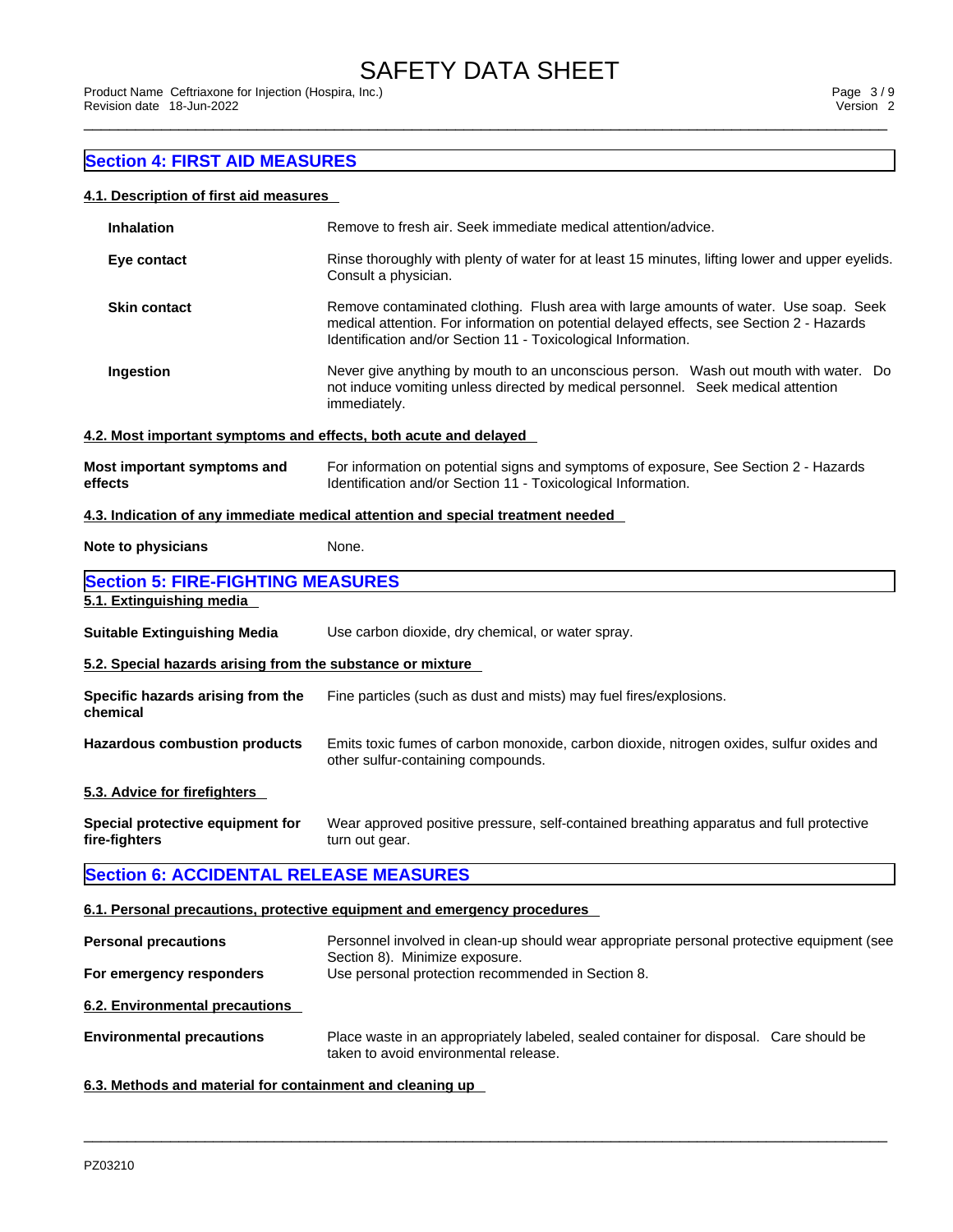\_\_\_\_\_\_\_\_\_\_\_\_\_\_\_\_\_\_\_\_\_\_\_\_\_\_\_\_\_\_\_\_\_\_\_\_\_\_\_\_\_\_\_\_\_\_\_\_\_\_\_\_\_\_\_\_\_\_\_\_\_\_\_\_\_\_\_\_\_\_\_\_\_\_\_\_\_\_\_\_\_\_\_\_\_\_\_\_\_\_\_\_\_ Product Name Ceftriaxone for Injection (Hospira, Inc.) Page 4 / 9 Revision date 18-Jun-2022 Version 2

| <b>Methods for containment</b>         | Prevent further leakage or spillage if safe to do so.                                                                                                                                          |
|----------------------------------------|------------------------------------------------------------------------------------------------------------------------------------------------------------------------------------------------|
| Methods for cleaning up                | Contain the source of the spill or leak. Collect spilled material by a method that controls<br>dust generation. Avoid use of a filtered vacuum to clean spills of dry solids. Clean spill area |
|                                        | thoroughly.                                                                                                                                                                                    |
| <b>Prevention of secondary hazards</b> | Clean contaminated objects and areas thoroughly observing environmental regulations.                                                                                                           |
| 6.4. Reference to other sections       |                                                                                                                                                                                                |
| Reference to other sections            | See section 8 for more information. See section 13 for more information.                                                                                                                       |
| <b>Section 7: HANDLING AND STORAGE</b> |                                                                                                                                                                                                |
| 7.1. Precautions for safe handling     |                                                                                                                                                                                                |
| Advice on safe handling                |                                                                                                                                                                                                |
|                                        | Minimize dust generation and accumulation. Avoid breathing dust. Avoid contact with eyes, skin and clothing. When handling, use                                                                |

appropriate personal protective equipment (see Section 8). Wash thoroughly after handling. Releases to the environment should be avoided. Review and implement appropriate technical and procedural waste water and waste disposal measures to prevent occupational exposure or environmental releases. Potential points of process emissions of this material to the atmosphere should be controlled with dust collectors, HEPA filtration systems or other equivalent controls.

**General hygiene considerations** Handle in accordance with good industrial hygiene and safety practice.

### **7.2. Conditions for safe storage, including any incompatibilities**

**Storage Conditions** Store as directed by product packaging.

**Specific use(s)** Pharmaceutical drug product.

# **Section 8: EXPOSURE CONTROLS/PERSONAL PROTECTION**

# **8.1. Control parameters**

**7.3. Specific end use(s)** 

| <b>Pfizer Occupational Exposure Band</b><br>(OEB) Statement:                                       | The purpose of the Occupational Exposure Band (OEB) classification system is to separate<br>substances into different Hazard categories when the available data are sufficient to do so,<br>but inadequate to establish an Occupational Exposure Limit (OEL). The OEB given is based<br>upon an analysis of all currently available data; as such, this value may be subject to<br>revision when new information becomes available. |
|----------------------------------------------------------------------------------------------------|-------------------------------------------------------------------------------------------------------------------------------------------------------------------------------------------------------------------------------------------------------------------------------------------------------------------------------------------------------------------------------------------------------------------------------------|
| Ceftriaxone sodium<br><b>Pfizer Occupational Exposure</b><br>Band (OEB):<br>8.2. Exposure controls | OEB 1 - Sensitizer (control exposure to the range of $1000\mu g/m^3$ to $3000\mu g/m^3$ )                                                                                                                                                                                                                                                                                                                                           |
|                                                                                                    |                                                                                                                                                                                                                                                                                                                                                                                                                                     |
| <b>Engineering controls</b>                                                                        | General room ventilation is adequate unless the process generates dust, mist or fumes.<br>Keep airborne contamination levels below the exposure limits listed above in this section.<br>Engineering controls should be used as the primary means to control exposures.                                                                                                                                                              |
| <b>Environmental exposure controls</b>                                                             | No information available.                                                                                                                                                                                                                                                                                                                                                                                                           |
| Personal protective equipment                                                                      | Refer to applicable national standards and regulations in the selection and use of personal<br>protective equipment (PPE). Contact your safety and health professional or safety<br>equipment supplier for assistance in selecting the correct protective clothing/equipment<br>based on an assessment of the workplace conditions, other chemicals used or present in<br>the workplace and specific operational processes.         |
| Eye/face protection                                                                                | Wear safety glasses or goggles if eye contact is possible. (Eye protection must meet the                                                                                                                                                                                                                                                                                                                                            |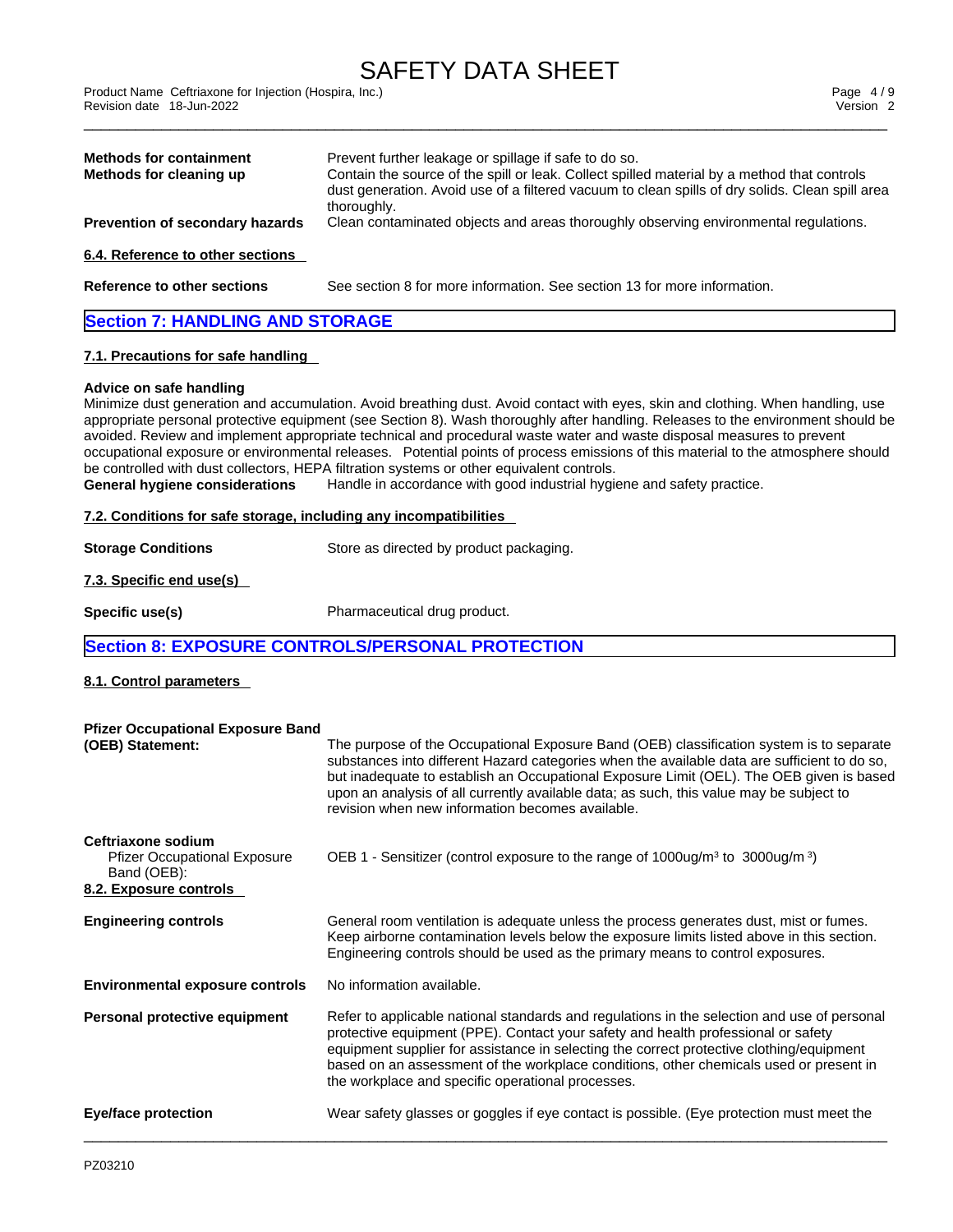|                               | standards in accordance with EN166, ANSI Z87.1 or international equivalent.).                                                                                                                                                                                                                                                                                                                       |
|-------------------------------|-----------------------------------------------------------------------------------------------------------------------------------------------------------------------------------------------------------------------------------------------------------------------------------------------------------------------------------------------------------------------------------------------------|
| <b>Hand protection</b>        | Impervious gloves (e.g. Nitrile, etc.) are recommended if skin contact with drug product is<br>possible and for bulk processing operations. (Protective gloves must meet the standards in<br>accordance with EN374, ASTM F1001 or international equivalent.).                                                                                                                                       |
| Skin and body protection      | Impervious protective clothing is recommended if skin contact with drug product is possible<br>and for bulk processing operations. (Protective clothing must meet the standards in<br>accordance with EN13982, ANSI 103 or international equivalent.).                                                                                                                                              |
| <b>Respiratory protection</b> | Under normal conditions of use, if the applicable Occupational Exposure Limit (OEL) is<br>exceeded, wear an appropriate respirator with a protection factor sufficient to control<br>exposures to below the OEL (e.g. particulate respirator with a half mask, P3 filter).<br>(Respirators must meet the standards in accordance with EN140, EN143, ASTM F2704-10<br>or international equivalent.). |
|                               |                                                                                                                                                                                                                                                                                                                                                                                                     |

**General hygiene considerations** Handle in accordance with good industrial hygiene and safety practice.

# **Section 9: PHYSICAL AND CHEMICAL PROPERTIES**

| 9.1. Information on basic physical and chemical properties<br><b>Physical state</b><br>Color<br>Odor<br><b>Odor threshold</b><br>Molecular formula<br><b>Molecular weight</b> | Powder<br>White<br>No information available.<br>No information available<br>C18-H18-N8-O7-S3.2Na<br>661.60 |
|-------------------------------------------------------------------------------------------------------------------------------------------------------------------------------|------------------------------------------------------------------------------------------------------------|
| <b>Property</b>                                                                                                                                                               | <b>Values</b>                                                                                              |
| pH                                                                                                                                                                            | No data available                                                                                          |
| Melting point / freezing point                                                                                                                                                | No data available                                                                                          |
| Boiling point / boiling range                                                                                                                                                 |                                                                                                            |
| <b>Flash point</b>                                                                                                                                                            | No information available                                                                                   |
| <b>Evaporation rate</b>                                                                                                                                                       | No data available                                                                                          |
| <b>Flammability (solid, gas)</b>                                                                                                                                              | No data available                                                                                          |
| <b>Flammability Limit in Air</b>                                                                                                                                              |                                                                                                            |
| <b>Upper flammability limit:</b>                                                                                                                                              | No data available                                                                                          |
| Lower flammability limit:                                                                                                                                                     | No data available                                                                                          |
| Vapor pressure                                                                                                                                                                | No data available                                                                                          |
| Vapor density                                                                                                                                                                 | No data available                                                                                          |
| <b>Relative density</b>                                                                                                                                                       | No data available                                                                                          |
| <b>Water solubility</b>                                                                                                                                                       | No data available                                                                                          |
| Solubility(ies)                                                                                                                                                               | No data available                                                                                          |
| <b>Partition coefficient</b>                                                                                                                                                  | No data available                                                                                          |
| <b>Autoignition temperature</b>                                                                                                                                               | No data available                                                                                          |
| <b>Decomposition temperature</b>                                                                                                                                              | No data available                                                                                          |
| <b>Kinematic viscosity</b>                                                                                                                                                    | No data available                                                                                          |
| <b>Dynamic viscosity</b>                                                                                                                                                      | No data available                                                                                          |
| <b>Particle characteristics</b>                                                                                                                                               |                                                                                                            |
| <b>Particle Size</b>                                                                                                                                                          | No information available                                                                                   |
| <b>Particle Size Distribution</b>                                                                                                                                             | No information available                                                                                   |
| <b>Explosive properties</b>                                                                                                                                                   | No information available                                                                                   |
|                                                                                                                                                                               |                                                                                                            |

 $\_$  ,  $\_$  ,  $\_$  ,  $\_$  ,  $\_$  ,  $\_$  ,  $\_$  ,  $\_$  ,  $\_$  ,  $\_$  ,  $\_$  ,  $\_$  ,  $\_$  ,  $\_$  ,  $\_$  ,  $\_$  ,  $\_$  ,  $\_$  ,  $\_$  ,  $\_$  ,  $\_$  ,  $\_$  ,  $\_$  ,  $\_$  ,  $\_$  ,  $\_$  ,  $\_$  ,  $\_$  ,  $\_$  ,  $\_$  ,  $\_$  ,  $\_$  ,  $\_$  ,  $\_$  ,  $\_$  ,  $\_$  ,  $\_$  ,

**9.2. Other information** No information available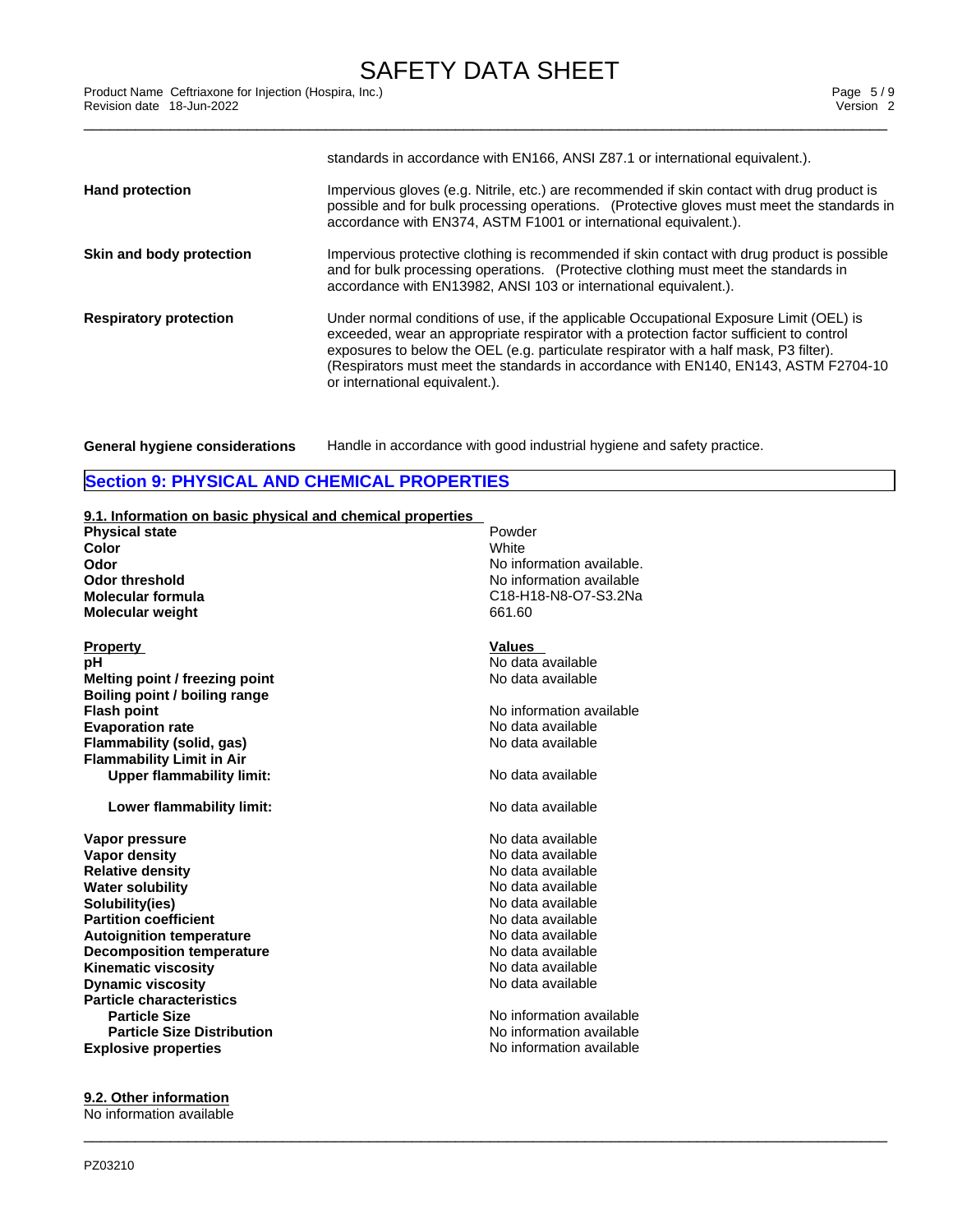### **9.2.1. Information with regard to physical hazard classes**

No information available

# **9.2.2. Other safety characteristics**

No information available

# **Section 10: STABILITY AND REACTIVITY**

| 10.1. Reactivity                                    |                                                                    |
|-----------------------------------------------------|--------------------------------------------------------------------|
| <b>Reactivity</b>                                   | No data available.                                                 |
| 10.2. Chemical stability                            |                                                                    |
| <b>Stability</b>                                    | Stable under normal conditions.                                    |
| <b>Explosion data</b>                               |                                                                    |
| Sensitivity to Mechanical Impact No data available. |                                                                    |
| <b>Sensitivity to Static Discharge</b>              | No data available.                                                 |
| 10.3. Possibility of hazardous reactions            |                                                                    |
| Possibility of hazardous reactions                  | No information available.                                          |
| <b>Hazardous polymerization</b>                     | Will not occur.                                                    |
| 10.4. Conditions to avoid                           |                                                                    |
| <b>Conditions to avoid</b>                          | Fine particles (such as dust and mists) may fuel fires/explosions. |
| 10.5. Incompatible materials                        |                                                                    |
| Incompatible materials                              | As a precautionary measure, keep away from strong oxidizers.       |
| 10.6. Hazardous decomposition products              |                                                                    |

**Hazardous decomposition products** No data available.

# **Section 11: TOXICOLOGICAL INFORMATION**

# **11.1. Information on hazard classes as defined in Regulation (EC) No 1272/2008**

| <b>Short term</b>              | Inhalation of significant quantities of this substance could result in the health effects<br>described in 'Known clinical effects'. Ingestion of this material can cause effects similar to<br>those seen in clinical use including cholinergic crisis, characterized by severe nausea,<br>vomiting, salivation, sweating, slow heart rate, low blood pressure, muscle weakness,<br>respiratory depression.                                                                                                                                                                                                                                                                                                       |  |
|--------------------------------|-------------------------------------------------------------------------------------------------------------------------------------------------------------------------------------------------------------------------------------------------------------------------------------------------------------------------------------------------------------------------------------------------------------------------------------------------------------------------------------------------------------------------------------------------------------------------------------------------------------------------------------------------------------------------------------------------------------------|--|
| <b>Known Clinical Effects:</b> | May cause effects similar to those seen in clinical use including transient diarrhea, nausea<br>and abdominal pain. Individuals sensitive to this material or other materials in its chemical<br>class may develop allergic reactions. Pseudomembranous colitis (manifested by watery<br>diarrhea, urge to defecate, abdominal cramps, low-grade fever, bloody stools, and<br>abdominal pain) may also occur. Concomitant administration of aminoglycosides and<br>cephalosporins has caused nephrotoxicity. Individuals who are sensitive to beta lactam<br>antibiotics, both penicillins and cephalosporins, may experience contact or systemic<br>hypersensitivity and anaphylaxis upon exposure to this drug. |  |

# **Acute Toxicity: (Species, Route, End Point, Dose)**

| Ceftriaxone sodium               |           |       |
|----------------------------------|-----------|-------|
| Rat Oral $LD50$ > 10 g/kg        |           |       |
| Rat Subcutaneous $LD50 > 5$ q/kg |           |       |
| Chemical name                    | Oral LD50 | Jerm: |

| Chemical name      | LD50<br>Dral           | LD50<br>Dermal | Inhalation LC50 |
|--------------------|------------------------|----------------|-----------------|
| eftriaxone sodiumـ | Rat<br>g/kg<br>ັບ<br>ີ |                |                 |
|                    |                        |                |                 |

 $\_$  ,  $\_$  ,  $\_$  ,  $\_$  ,  $\_$  ,  $\_$  ,  $\_$  ,  $\_$  ,  $\_$  ,  $\_$  ,  $\_$  ,  $\_$  ,  $\_$  ,  $\_$  ,  $\_$  ,  $\_$  ,  $\_$  ,  $\_$  ,  $\_$  ,  $\_$  ,  $\_$  ,  $\_$  ,  $\_$  ,  $\_$  ,  $\_$  ,  $\_$  ,  $\_$  ,  $\_$  ,  $\_$  ,  $\_$  ,  $\_$  ,  $\_$  ,  $\_$  ,  $\_$  ,  $\_$  ,  $\_$  ,  $\_$  ,

**Acute Toxicity Comments:** A greater than symbol (>) indicates that the toxicity endpoint being tested was not achievable at the highest dose used in the test.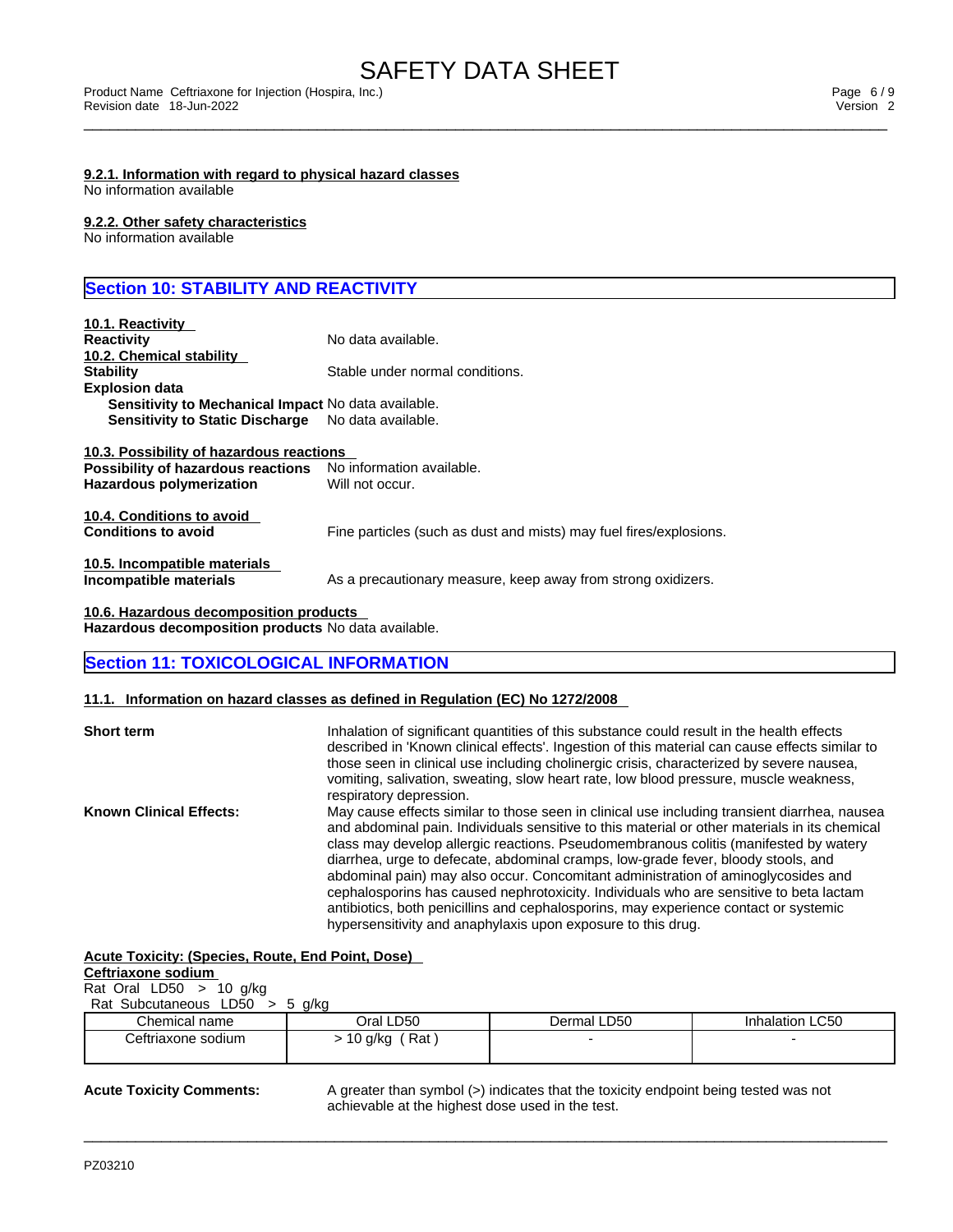| Irritation / Sensitization: (Study Type, Species, Severity)<br><b>Skin Irritation / Sensitization</b>                                                                                                                                                                     | Hypersensitivity reactions, including cross reactions (with penicillins) and anaphylaxis, are<br>common among the cephalosporins.   |  |  |  |
|---------------------------------------------------------------------------------------------------------------------------------------------------------------------------------------------------------------------------------------------------------------------------|-------------------------------------------------------------------------------------------------------------------------------------|--|--|--|
| Reproduction & Development Toxicity: (Duration, Species, Route, Dose, End Point, Effect(s))<br>Ceftriaxone sodium<br>2 Generation Reproductive Toxicity Rat Intravenous 586 mg/kg/day NOAEL No effects at maximum dose                                                    |                                                                                                                                     |  |  |  |
| <b>Genetic Toxicity: (Study Type, Cell Type/Organism, Result)</b><br>Ceftriaxone sodium<br>In Vitro Bacterial Mutagenicity (Ames)<br>Salmonella, E. coli<br>Negative<br>In Vitro Micronucleus Mouse Negative<br>In Vitro Chromosome Aberration Human Lymphocytes Negative |                                                                                                                                     |  |  |  |
| Carcinogenicity                                                                                                                                                                                                                                                           | Not listed as a carcinogen by IARC, NTP or US OSHA.                                                                                 |  |  |  |
| 11.2. Information on other hazards<br>11.2.1. Endocrine disrupting properties<br><b>Endocrine disrupting properties</b>                                                                                                                                                   | No information available.                                                                                                           |  |  |  |
| 11.2.2. Other information<br>Other adverse effects                                                                                                                                                                                                                        | No information available.                                                                                                           |  |  |  |
| <b>Section 12: ECOLOGICAL INFORMATION</b>                                                                                                                                                                                                                                 |                                                                                                                                     |  |  |  |
| <b>Environmental Overview:</b>                                                                                                                                                                                                                                            | The environmental characteristics of this material have not been fully evaluated. Releases<br>to the environment should be avoided. |  |  |  |
| 12.1. Toxicity                                                                                                                                                                                                                                                            |                                                                                                                                     |  |  |  |
| 12.2. Persistence and degradability                                                                                                                                                                                                                                       |                                                                                                                                     |  |  |  |
| Persistence and degradability                                                                                                                                                                                                                                             | No information available.                                                                                                           |  |  |  |
| 12.3. Bioaccumulative potential                                                                                                                                                                                                                                           |                                                                                                                                     |  |  |  |
| <b>Bioaccumulation</b>                                                                                                                                                                                                                                                    | No information available.                                                                                                           |  |  |  |
| 12.4. Mobility in soil                                                                                                                                                                                                                                                    |                                                                                                                                     |  |  |  |
| <b>Mobility in soil</b>                                                                                                                                                                                                                                                   | No information available.                                                                                                           |  |  |  |
| 12.5. Results of PBT and vPvB assessment                                                                                                                                                                                                                                  |                                                                                                                                     |  |  |  |
| <b>PBT and vPvB assessment</b>                                                                                                                                                                                                                                            | No information available.                                                                                                           |  |  |  |
|                                                                                                                                                                                                                                                                           |                                                                                                                                     |  |  |  |

 $\_$  ,  $\_$  ,  $\_$  ,  $\_$  ,  $\_$  ,  $\_$  ,  $\_$  ,  $\_$  ,  $\_$  ,  $\_$  ,  $\_$  ,  $\_$  ,  $\_$  ,  $\_$  ,  $\_$  ,  $\_$  ,  $\_$  ,  $\_$  ,  $\_$  ,  $\_$  ,  $\_$  ,  $\_$  ,  $\_$  ,  $\_$  ,  $\_$  ,  $\_$  ,  $\_$  ,  $\_$  ,  $\_$  ,  $\_$  ,  $\_$  ,  $\_$  ,  $\_$  ,  $\_$  ,  $\_$  ,  $\_$  ,  $\_$  ,

# **12.6. Endocrine disrupting properties**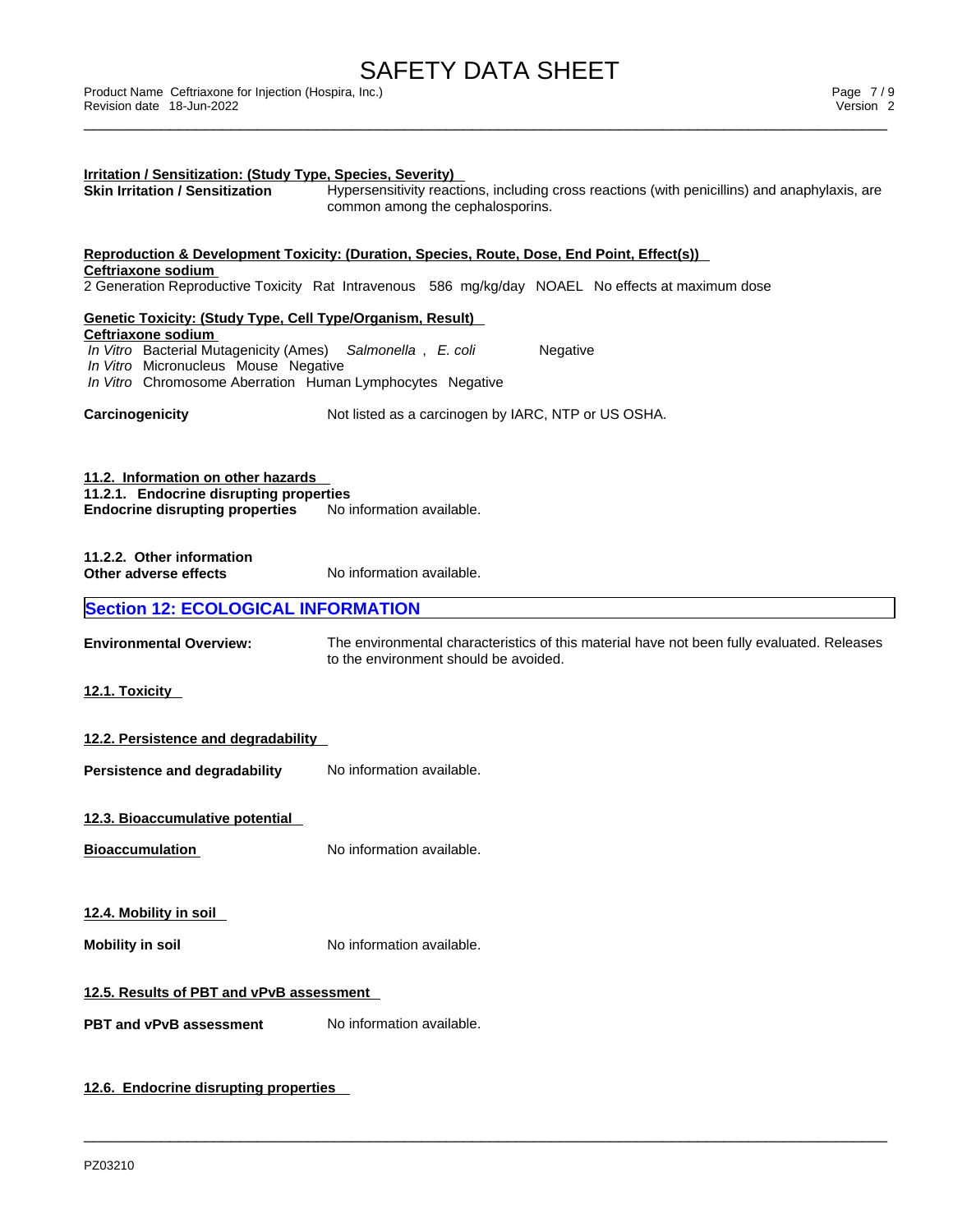# SAFETY DATA SHEET<br>Product Name Ceftriaxone for Injection (Hospira, Inc.)

#### **Endocrine disrupting properties** No information available.

### **12.7. Other adverse effects**

No information available.

# **Section 13: DISPOSAL CONSIDERATIONS**

#### **13.1. Waste treatment methods**

Dispose of waste in accordance with all applicable laws and regulations. Member State specific and Community specific provisions must be considered. Considering the relevant known environmental and human health hazards of the material, review and implement appropriate technical and procedural wastewater and waste disposal measures to prevent occupational exposure and environmental release. It is recommended that waste minimization be practiced. The best available technology should be utilized to prevent environmental releases. This may include destructive techniques for waste and wastewater.

# **Section 14: TRANSPORT INFORMATION**

### **The following refers to all modes of transportation unless specified below.**

Not regulated for transport under USDOT, EUADR, IATA, or IMDG regulations.

| UN number:                      | Not applicable |  |
|---------------------------------|----------------|--|
| UN proper shipping name:        | Not applicable |  |
| Transport hazard class(es):     | Not applicable |  |
| Packing group:                  | Not applicable |  |
| <b>Environmental Hazard(s):</b> | Not applicable |  |

# **Section 15: REGULATORY INFORMATION**

#### **15.1. Safety, health and environmental regulations/legislation specific for the substance or mixture**

| Ceftriaxone sodium_                         |            |
|---------------------------------------------|------------|
| <b>CERCLA/SARA Section 313 de minimus %</b> | Not Listed |
| <b>California Proposition 65</b>            | Not Listed |
| <b>EINECS</b>                               | 277-930-0  |

#### **European Union**

Take note of Directive 98/24/EC on the protection of the health and safety of workers from the risks related to chemical agents at work

#### **Authorizations and/or restrictions on use:**

This product does not contain substances subject to authorization (Regulation (EC) No. 1907/2006 (REACH), Annex XIV) This product does not contain substances subject to restriction (Regulation (EC) No. 1907/2006 (REACH), Annex XVII)

 $\_$  ,  $\_$  ,  $\_$  ,  $\_$  ,  $\_$  ,  $\_$  ,  $\_$  ,  $\_$  ,  $\_$  ,  $\_$  ,  $\_$  ,  $\_$  ,  $\_$  ,  $\_$  ,  $\_$  ,  $\_$  ,  $\_$  ,  $\_$  ,  $\_$  ,  $\_$  ,  $\_$  ,  $\_$  ,  $\_$  ,  $\_$  ,  $\_$  ,  $\_$  ,  $\_$  ,  $\_$  ,  $\_$  ,  $\_$  ,  $\_$  ,  $\_$  ,  $\_$  ,  $\_$  ,  $\_$  ,  $\_$  ,  $\_$  ,

### **Persistent Organic Pollutants**

Not applicable

**Ozone-depleting substances (ODS) regulation (EC) 1005/2009**

Not applicable